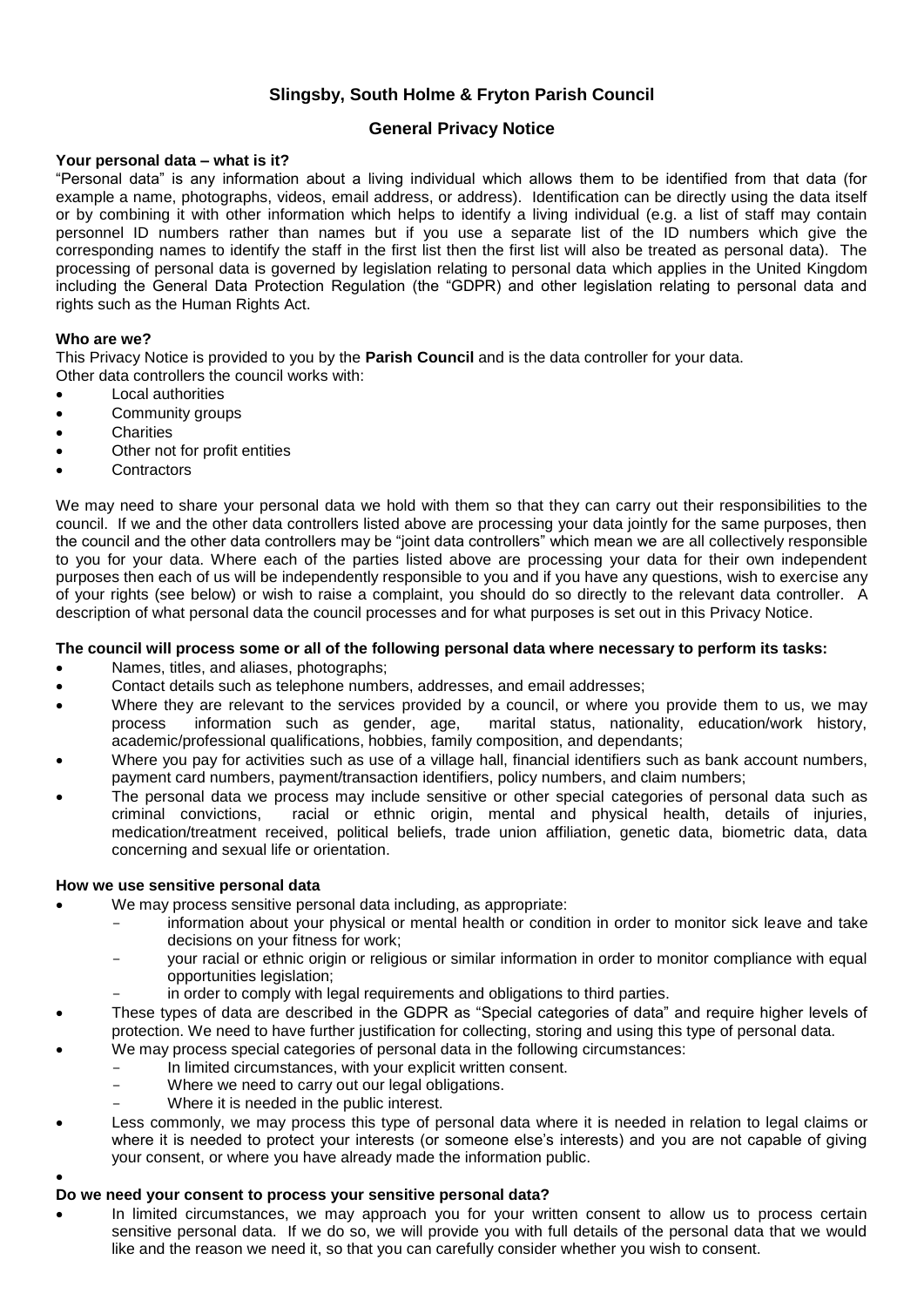## **The council will comply with data protection law. This says that the personal data we hold about you must be:**

- Used lawfully, fairly and in a transparent way.
- Collected only for valid purposes that we have clearly explained to you and not used in any way that is incompatible with those purposes.
- Relevant to the purposes we have told you about and limited only to those purposes.
- Accurate and kept up to date.
- Kept only as long as necessary for the purposes we have told you about.
- Kept and destroyed securely including ensuring that appropriate technical and security measures are in place to protect your personal data to protect personal data from loss, misuse, unauthorised access and disclosure.

#### $\bullet$ **We use your personal data for some or all of the following purposes:**

- To deliver public services including to understand your needs to provide the services that you request and to understand what we can do for you and inform you of other relevant services;
- To confirm your identity to provide some services;
- To contact you by post, email, telephone or using social media (e.g., Facebook);
- To help us to build up a picture of how we are performing;
- To prevent and detect fraud and corruption in the use of public funds and where necessary for the law enforcement functions;
- To enable us to meet all legal and statutory obligations and powers including any delegated functions;
- To carry out comprehensive safeguarding procedures (including due diligence and complaints handling) in accordance with best safeguarding practice from time to time with the aim of ensuring that all children and adults-at-risk are provided with safe environments and generally as necessary to protect individuals from harm or injury;
- To promote the interests of the council;
- To maintain our own accounts and records;
- To seek your views, opinions or comments;
- To notify you of changes to our facilities, services, events and staff, councillors and other role holders;
- To send you communications which you have requested and that may be of interest to you. These may include information about campaigns, appeals, other new projects or initiatives;
- To process relevant financial transactions including grants and payments for goods and services supplied to the council
- To allow the statistical analysis of data so we can plan the provision of services.
- Our processing may also include the use of CCTV systems for the prevention and prosecution of crime.

## **What is the legal basis for processing your personal data?**

The council is a public authority and has certain powers and obligations. Most of your personal data is processed for compliance with a legal obligation which includes the discharge of the council's statutory functions and powers. Sometimes when exercising these powers or duties it is necessary to process personal data of residents or people using the council's services. We will always take into account your interests and rights. This Privacy Notice sets out your rights and the council's obligations to you.

We may process personal data if it is necessary for the performance of a contract with you, or to take steps to enter into a contract. An example of this would be processing your data in connection with the use of play/activity facilities. Sometimes the use of your personal data requires your consent. We will first obtain your consent to that use.

## **Sharing your personal data**

This section provides information about the third parties with whom the council may share your personal data. These third parties have an obligation to put in place appropriate security measures and will be responsible to you directly for the manner in which they process and protect your personal data. It is likely that we will need to share your data with some or all of the following (but only where necessary):

- The data controllers listed above under the heading "Other data controllers the council works with";
- Our agents, suppliers and contractors. For example, we may ask a commercial provider to publish or distribute newsletters on our behalf, or to maintain our database software;
- On occasion, other local authorities or not for profit bodies with which we are carrying out joint ventures e.g. in relation to facilities or events for the community.

## **How long do we keep your personal data?**

We will keep some records permanently if we are legally required to do so. We may keep some other records for an extended period of time. For example, it is currently best practice to keep financial records for a minimum period of 12 years to support HMRC audits or provide tax information. We may have legal obligations to retain some data in connection with our statutory obligations as a public authority. The council is permitted to retain data in order to defend or pursue claims. In some cases the law imposes a time limit for such claims (for example 3 years for personal injury claims or 6 years for contract claims). We will retain some personal data for this purpose as long as